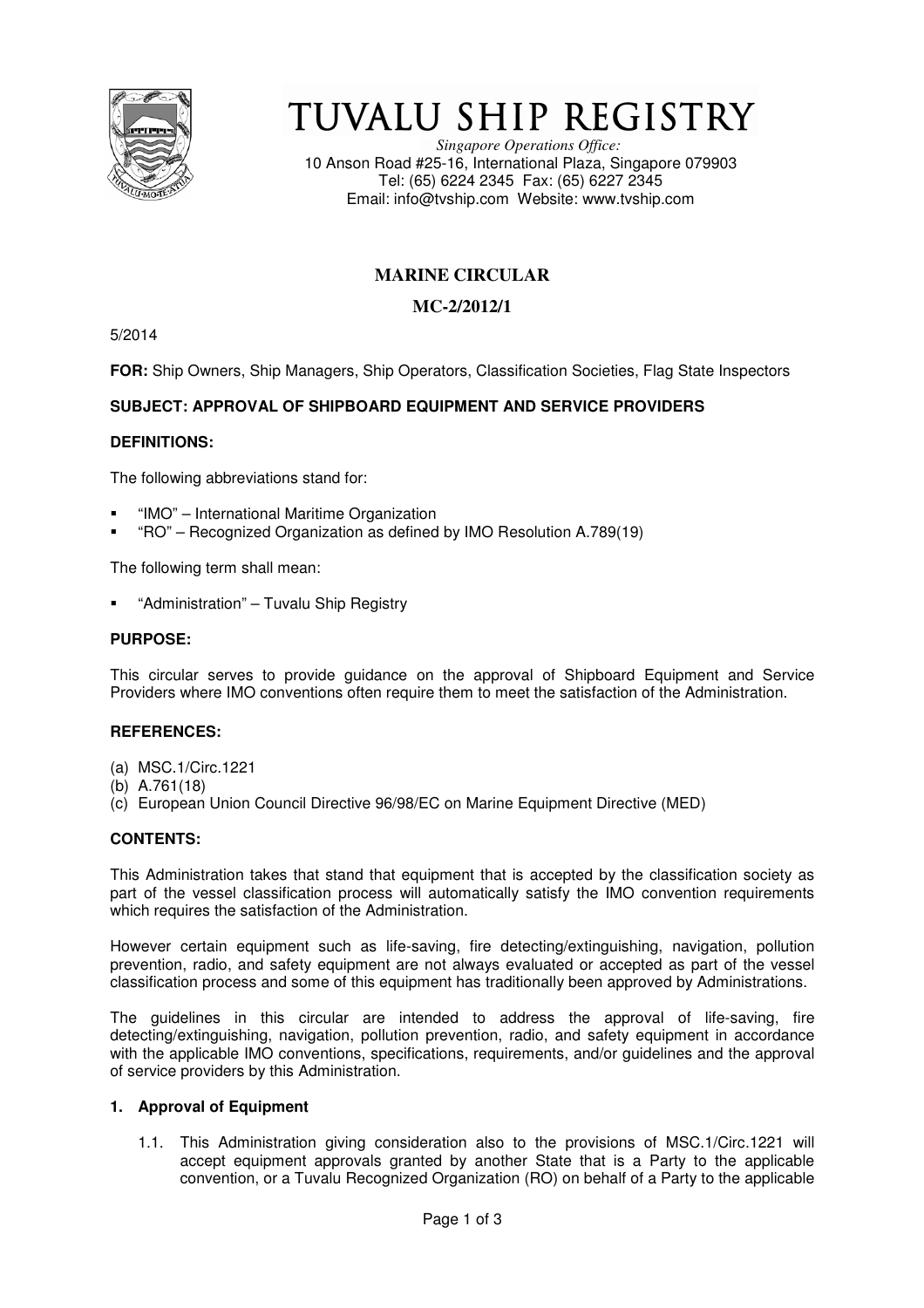convention; provided, the approvals are fully in accordance with convention requirements and other IMO guidelines. All of the following conditions must be satisfied:

- 1.1.1. The equipment must be approved as meeting the applicable IMO convention, code, specification, and/or requirements by a State that is a Party to the convention in question or a Tuvalu RO on behalf of a Party to the convention in question.
- 1.1.2. The equipment must be manufactured or assembled and tested in a facility located within the State having cognizance over the approval.
- 1.1.3. The equipment manufacturer must provide documentation that the product has been approved in accordance with the applicable IMO requirements and that the approval remains current.
- 1.1.4. If required, the item in question must be inspected, examined, and/or tested during construction by the approving authority or designated representative. The manufacturer must provide documentation that any required production testing and/or auditing was satisfactorily conducted if the item in question does not require the attendance of the approving authority or designated representative during construction. This is necessary to provide assurance that the item was manufactured to the same standards as the approved prototype.
- 1.2. This Administration will also allow Tuvalu ROs to approve equipment to the applicable IMO convention, code, specification, and/or requirements on behalf of Tuvalu.
- 1.3. This Administration also accepts equipment that has been approved under the EU Marine Equipment Directive (MED).
- 1.4. On a case by case basis, this Administration may consider accepting equipment that is manufactured in a State that is not a Party to the convention in question. In this instance, the product manufacturer must employ the services of a Tuvalu RO to certify product compliance with the applicable IMO convention, specifications, and requirements. When required, this must include certification of the manufacturer's quality system during the production period (including verification of any required production testing and the performance of any mandated audits).
- 1.5. The equipment approval procedures for EPIRBs and satellite terminals differ from those mentioned above. EPIRBs must be COSPAS SARSAT approved while satellite terminals must be approved by INMARSAT. These endorsements, by themselves, are sufficient to demonstrate that the equipment will be acceptable to this Administration.

#### **2. Approval of Service Providers for inflatable liferafts, inflatable lifejackets, marine evacuation systems, and inflated rescue boats**

- 2.1. As there are no servicing facilities for the above equipments in Tuvalu, the Administration will accept servicing facilities that are approved by a State which is Party to the SOLAS Convention or by a Tuvalu RO on behalf of a Party to the SOLAS Convention; provided, the approvals are in compliance with IMO Resolution A.761(18), as amended. In lieu of the above, this Administration may consider accepting approvals performed in accordance with IACS Unified Requirement Z17 in conjunction with Resolution A.761(18), as amended, on a case by case basis.
- 2.2. This Administration does not approve service providers for other equipment unless the approval is mandated by convention requirements. It is also Tuvalu's policy not to require the employment of service providers when the required servicing can reasonably be performed by the crew. For example, shipboard personnel may perform the periodic servicing of the fire extinguishing equipment, as described in Tuvalu Marine Circular MC-7/2011/1 if the crew is deemed capable.